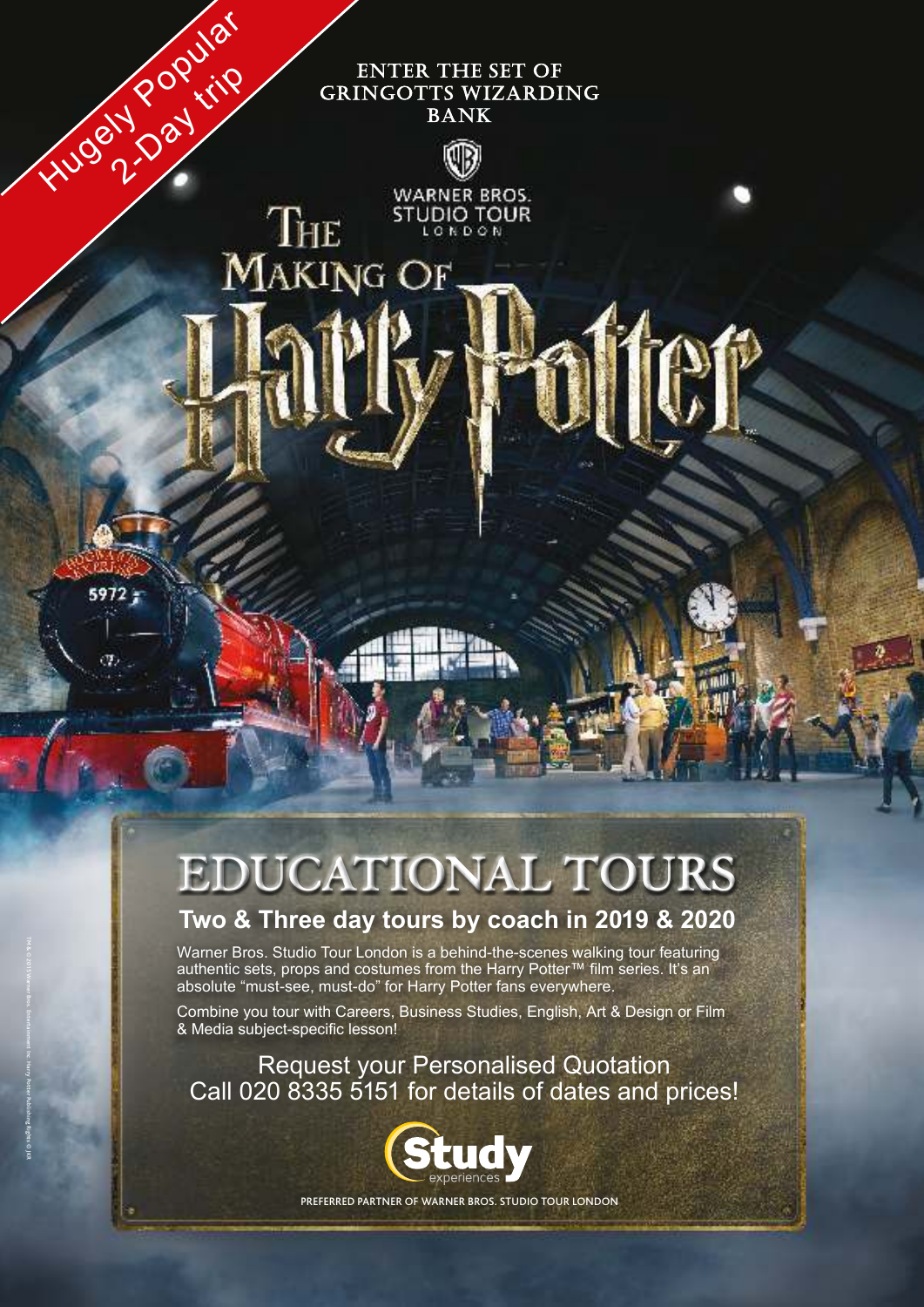



# **Cross Curricular – Careers**

# **Careers in the Creative Industry**

Key Stage 4–5

The film industry offers exciting career opportunities, requiring talent, creativity and craft. Students will receive advice on how to progress a career in the creative industry.

# **Art and Design**

# **Set Design**

Key Stage 4–5

Students will focus on the artwork from the Harry Potter™ film series and learn how the Production Designer tackles a script brief, examining the process from sketch, into storyboard and model, resulting in the final set.

#### **Movie Graphic Design**

#### Key Stage 4–5

Students will learn the processes involved in creating movie graphics, from Weasleys' Wizard Wheezes products to copies of the *Daily Prophet* newspapers.

#### **The Distressing Process**

#### Key Stage 2–5

Students will have the opportunity to examine a costume before and after a battle scene, and analyse how the Costume Designer creates wear and tear.

#### **Perspective Challenge**

Key Stage 3–4

Students will examine how the Production Designer uses perspective in set design and camera choices and how the actors are integrated into the finished set.

# **Business Studies**

# **Movie Business**

Key Stage 4–5 Focusing on one scene, students will be able to grasp the enormity of film production and the business principles required in the industrial art form of filmmaking.

**packs and downloadable information sheet.**

# **Movie Marketing**

Key Stage 4–5

Students will discover how a marketing campaign can influence the success and profitability of a film. A step-by-step analysis of a film marketing campaign will allow students to access the complex and exciting world of film marketing.

# **English**

# **Pitching**

Key Stage 2–5

Students will be encouraged to come up with their own original idea for a film and condense it into a pitch of 25 words or less, which would sell it to a film executive.

#### **How to Write a Script**

# Key Stage 4–5

Students will have the opportunity to study the key conventions of scriptwriting and discover how the Scriptwriter uses the written word to convey visual representations and narrative.

# **Screenplay Stories**

Key Stage 2–3

**Warner Bros. Studio Tour London's educational programmes provide** 

**a structured 45 minute lesson, taught by qualified teachers, in a purpose built classroom, supported by pre- and post-visit resource** 

> Students will have the opportunity to study the key conventions of story writing and discover how writers use the written word to convey visual representations and narrative in a screenplay.

# **Film and Media Studies**

# **Costume Characterisation**

Key Stage 2–5

Students will have the opportunity to look at original mood boards and costumes which will give them an in sight into how there is never a costume without character and history.

#### **Script to Screen**

Key Stage 2–5

Students will have the opportunity to look at the journey of a film production from the script to what is seen on the big screen. They will study the processes used, focusing on artwork, plans, white card models, storyboards and the finished sets used in the Harry Potter™ film series.

#### **Camera Choices**

#### Key Stage 4–5

Students will have the opportunity to examine film sequences, with the intention of developing their understanding of how a Director communicates atmosphere, meaning and narrative.

# Call: 020 8335 5151 Email: team@studyexperiences.co.uk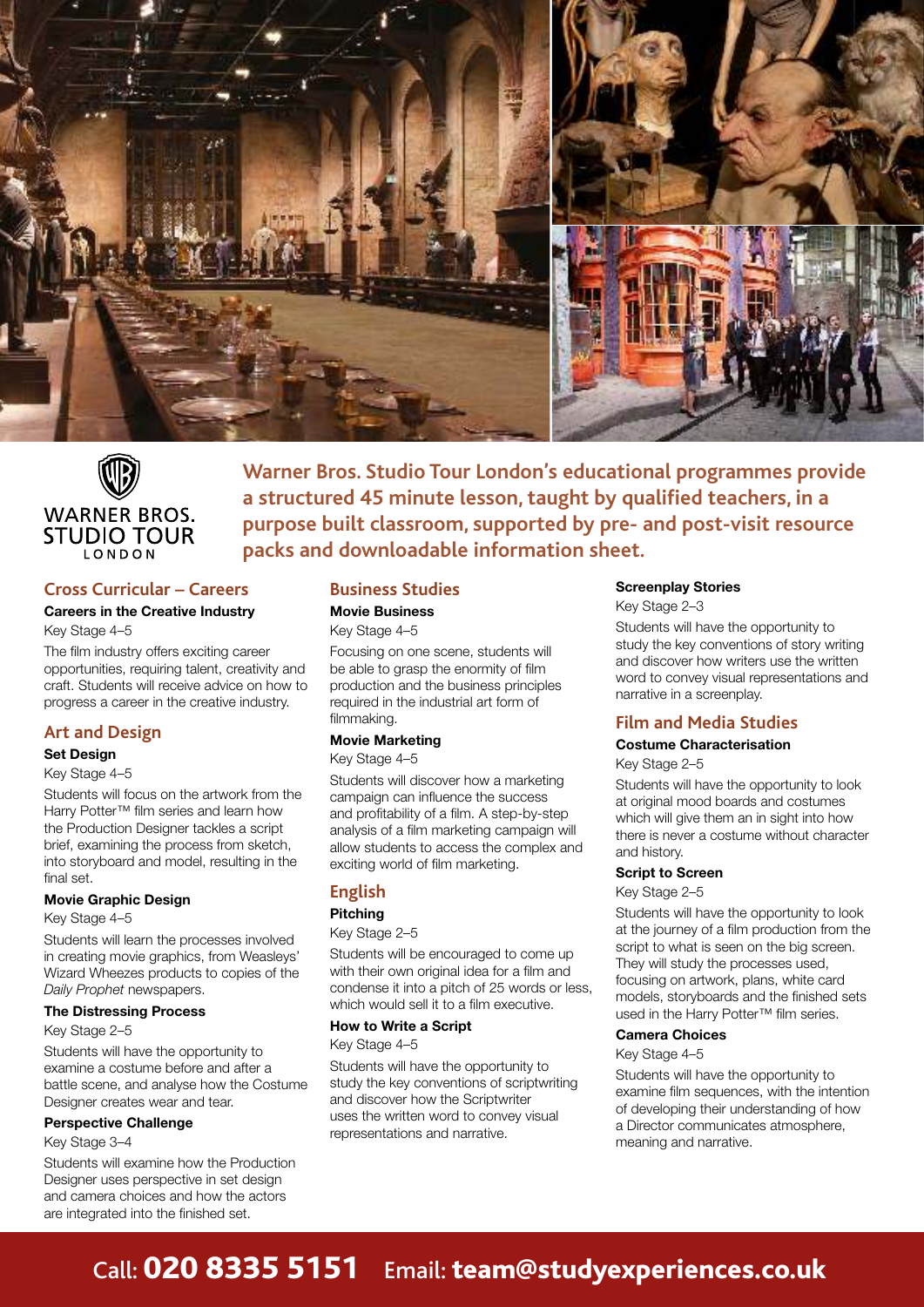

# **Two & Three Day Tour Itineraries**

We recommend that you book either our two or three day tour to ensure that you and your students are able to enjoy in full your time at Warner Bros. Studio Tour London. The tour will take around three hours for your students to complete, on to which we recommend that you add one of their exclusive educational programmes.

As well as your time at Warner Bros. Studio Tour London, we also want to ensure that you have enough time to explore the capital. Study Experiences is able to arrange the widest choice of visits, activities, excursions, theatre shows and dining options.

Full details of everything you might wish to see and do are available in our London 'Educational Programmes, Visits and Attractions' Guide. The most popular excursions include the London Eye, Thames river cruise, Tate Modern, Shakespeare's Globe Exhibition Science Museum and the Natural History Museum.

Our two and three day tours also include a sightseeing tour of London in the company of your Study Experiences tour manager, who will provide an informative commentary.

In the evenings, we can arrange for groups to enjoy dinner at a restaurant such as Planet Hollywood or Hard Rock Café, as well as the opportunity to take in a West End show, for which we are able to secure specially discounted group rates.

# **Day Trip Itinerary**

For groups located in southern and central England, we can also offer a day trip to Warner Bros. Studio Tour London. You will depart early in the morning and return late in the evening to enable you to take in the tour and make the visits you wish, however please be aware that your time in London is naturally very limited.

# **Your Hotel Accommodation**

Your group will stay in one of our carefully selected hotels. Our range includes excellent properties in both greater and central London.

Our greater London hotels include the St Giles Heathrow, and selected Premier Inn hotels.

# **Your Travel Options**

Our tour arrangements are based on providing your group with exclusive use of a 48, 49 or 53 seat coach, which will collect you from and return you back to your school or college.

The coach will also provide the transfers between Warner Bros. Studio Tour London, your other chosen activities each day and your hotel, to ensure you enjoy the very best arrangements in London.

*"Our pupils absolutely loved visiting Warner Bros Studios definitely something we will keep returning to! We had an absolutely brilliant trip to London with Study Experiences! Easy, hassle-free and thoroughly enjoyed by our pupils and staff. Can't wait for next year!"*

Trinity High School

# **Two Day Tour (without Lesson) includes:**

- Two days exclusive coach travel
- One night's three-star hotel
- accommodation in Greater London
- Continental breakfast
- Admission to Warner Bros. Studio Tour London
- Guided sightseeing tour of London
- Individually tailored itinerary
- Services of Study Experiences Tour Manager in London
- One free teacher place for every eight students

# **Three Day Tour (without Lesson) also includes:**

- Additional day's coach hire for transfers in London
- Additional night's hotel accommodation with continental breakfast

# **Two Day Tour with Lesson includes:**

- Two days exclusive coach travel
- One night's three-star hotel
- accommodation in Greater London • Continental breakfast
- Admission to Warner Bros. Studio Tour London
- Subject-specific Lesson
- Guided sightseeing tour of London
- Individually tailored itinerary
- Services of Study Experiences Tour Manager in London
- One free teacher place for every eight students

# **Three Day Tour with Lesson also includes:**

- Additional day's coach hire for transfers in London
- Additional night's hotel accommodation with continental breakfast

# **Your Choice of Travel Dates**

Our tours are available throughout the year, during term time and also during half terms and holidays. You are therefore able to select your choice of travel dates, however the subject-specific lessons are only available during term time. Lesson availability during the summer term is limited.

# **Group Size**

# The **Tour prices without Lesson** are

based on a group size of between 40 and 48 students, with exclusive use of a 48, 49 or 53 seat coach.

The **Tour prices with Lesson** are based on a group size of 30 students, with exclusive use of a 48 or 49 seat coach. The capacity for these tours is limited by the fact that the workshop can only be delivered for a maximum of 30 students, which has been set in order to ensure the very best workshop experience is delivered.

For groups of 20 or more students, we are able to offer both tour options, with travel by coach for your exclusive use, however we will need to charge an appropriate small group, coach under-occupancy supplement.

# Online: www.studyexperiences.co.uk Call: 020 8335 5151